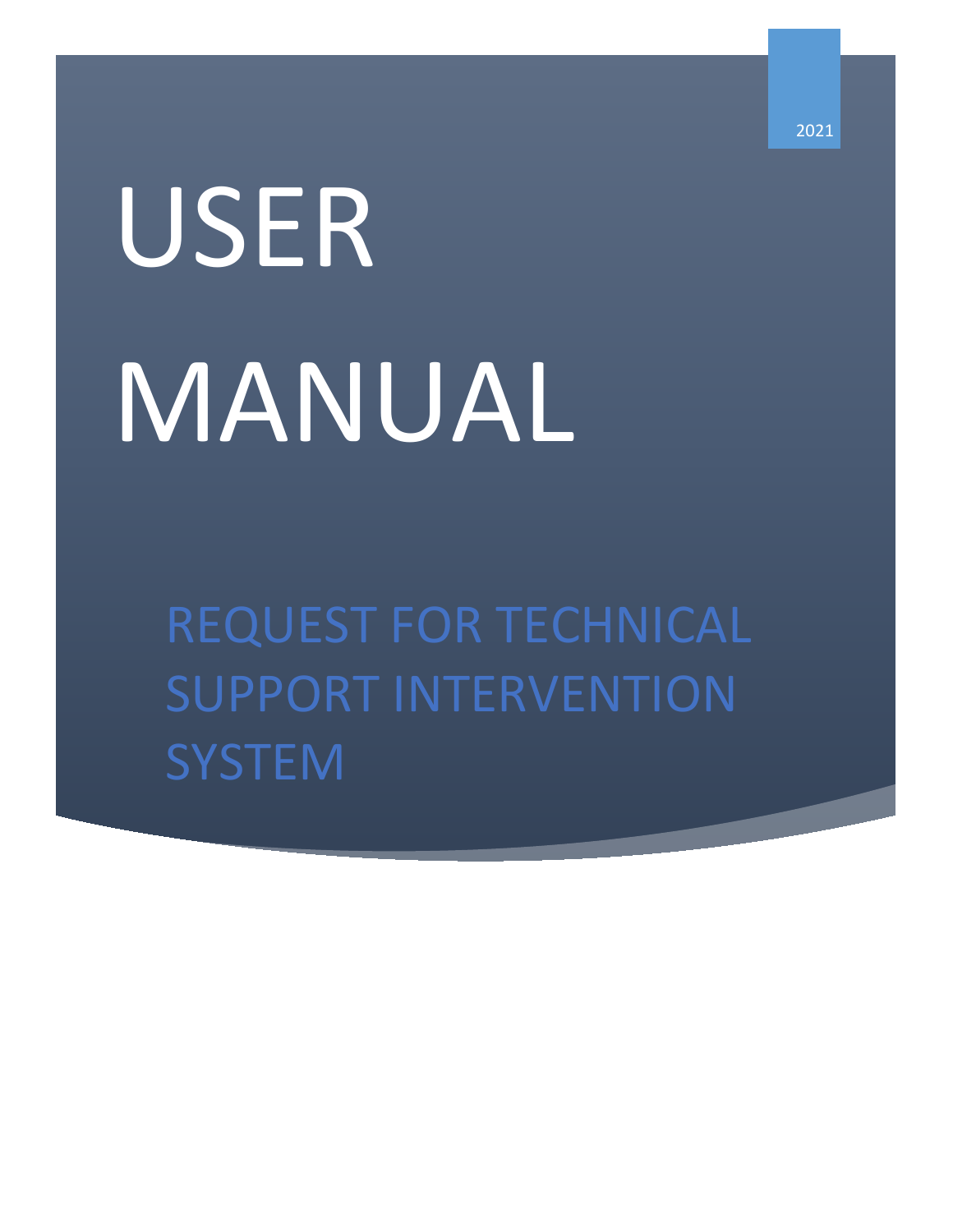## 1.0 Introduction to the System

The Request for Technical Support Intervention System has been developed to ease the process of request for technical support on IT equipment from different Ministries and Departments. The online Request for Technical Support Intervention System can be accessed from the CISD website:



Ministry of Information Technology, Communication and Innovation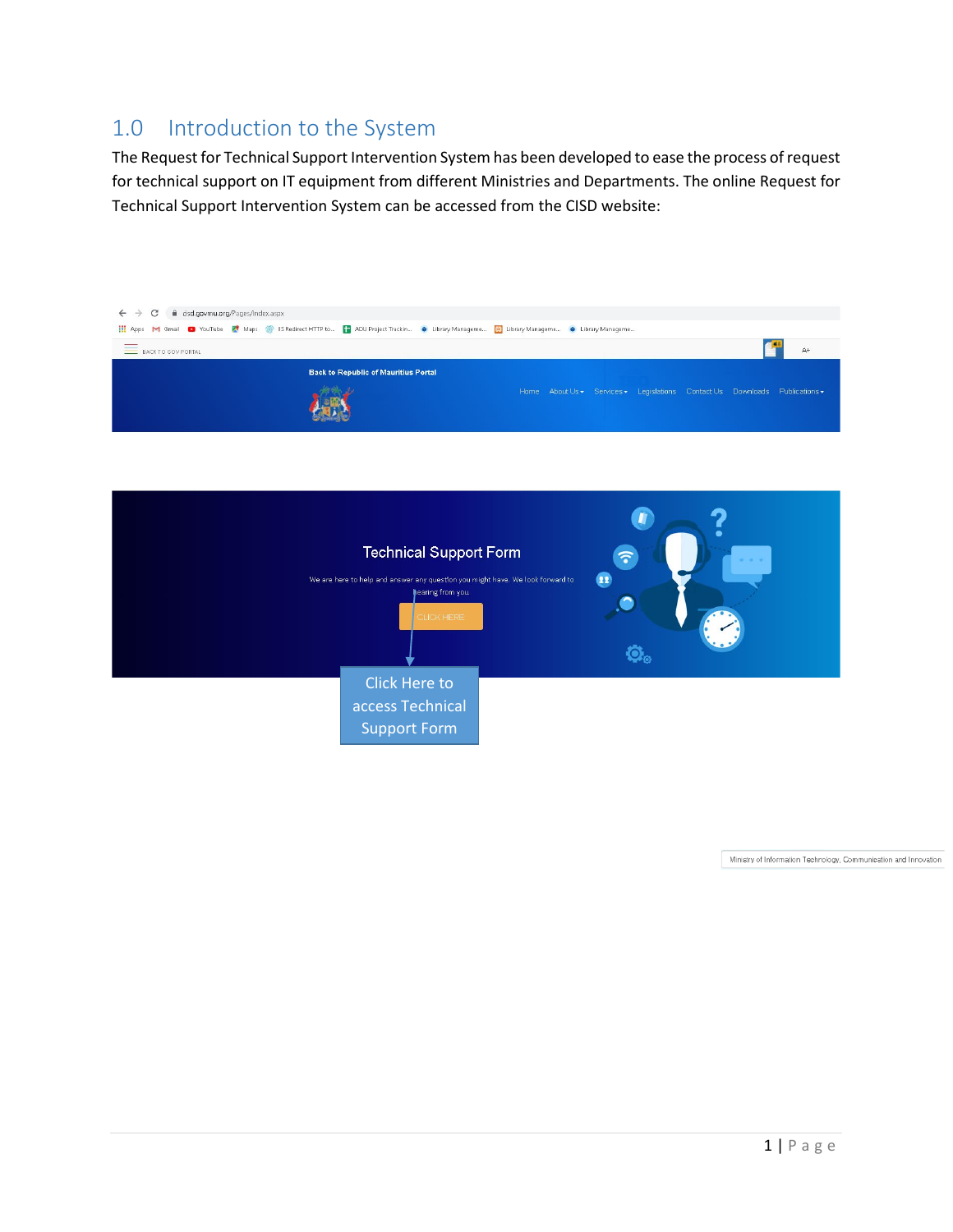|  |  | <b>Request for Technical Support Intervention</b> |
|--|--|---------------------------------------------------|

|                                                                                                      | Ministry of Information Technology, Communication and Innovation. | The user selects the Ministry from the drop down list                                                 | $\checkmark$ |  |
|------------------------------------------------------------------------------------------------------|-------------------------------------------------------------------|-------------------------------------------------------------------------------------------------------|--------------|--|
| Department:                                                                                          |                                                                   |                                                                                                       |              |  |
| HEAD OFFICE                                                                                          |                                                                   | The user selects the department from the drop down list                                               |              |  |
| Problem:                                                                                             |                                                                   |                                                                                                       |              |  |
| Screen Is Black                                                                                      |                                                                   | The user describes the nature of the problem                                                          |              |  |
|                                                                                                      |                                                                   |                                                                                                       |              |  |
| <b>Remarks:</b>                                                                                      |                                                                   |                                                                                                       |              |  |
|                                                                                                      | PC Not Responding Since Two Days                                  | The user can add further remarks on the problem being encountered                                     |              |  |
|                                                                                                      |                                                                   |                                                                                                       |              |  |
|                                                                                                      |                                                                   | The name and surname of the user is important here, so that the technician attending the problem will |              |  |
| Firstname                                                                                            | problem                                                           | know the name of the complainant and contact him/her if needed for any further details concerning the |              |  |
| Surname                                                                                              |                                                                   |                                                                                                       |              |  |
|                                                                                                      |                                                                   |                                                                                                       |              |  |
|                                                                                                      | 4th Floor Emmanuel Anquetil Bidg                                  | The Address will help to identify the location when the technician has to attend the                  |              |  |
|                                                                                                      |                                                                   | problem                                                                                               |              |  |
| mail@govmu.org                                                                                       |                                                                   | Email address will be used to sent acknowledgement receipt of the registered complaint                |              |  |
|                                                                                                      |                                                                   |                                                                                                       |              |  |
| Name:<br>Sumame:<br><b>Office Address:</b><br><b>Email Address:</b><br>Telephone Number:<br>ooo booo |                                                                   | Telephone Number is required if more details is needed                                                |              |  |

When the User clicks on the Submit Button, the complaint will be sent and a dialog box will appear as follows: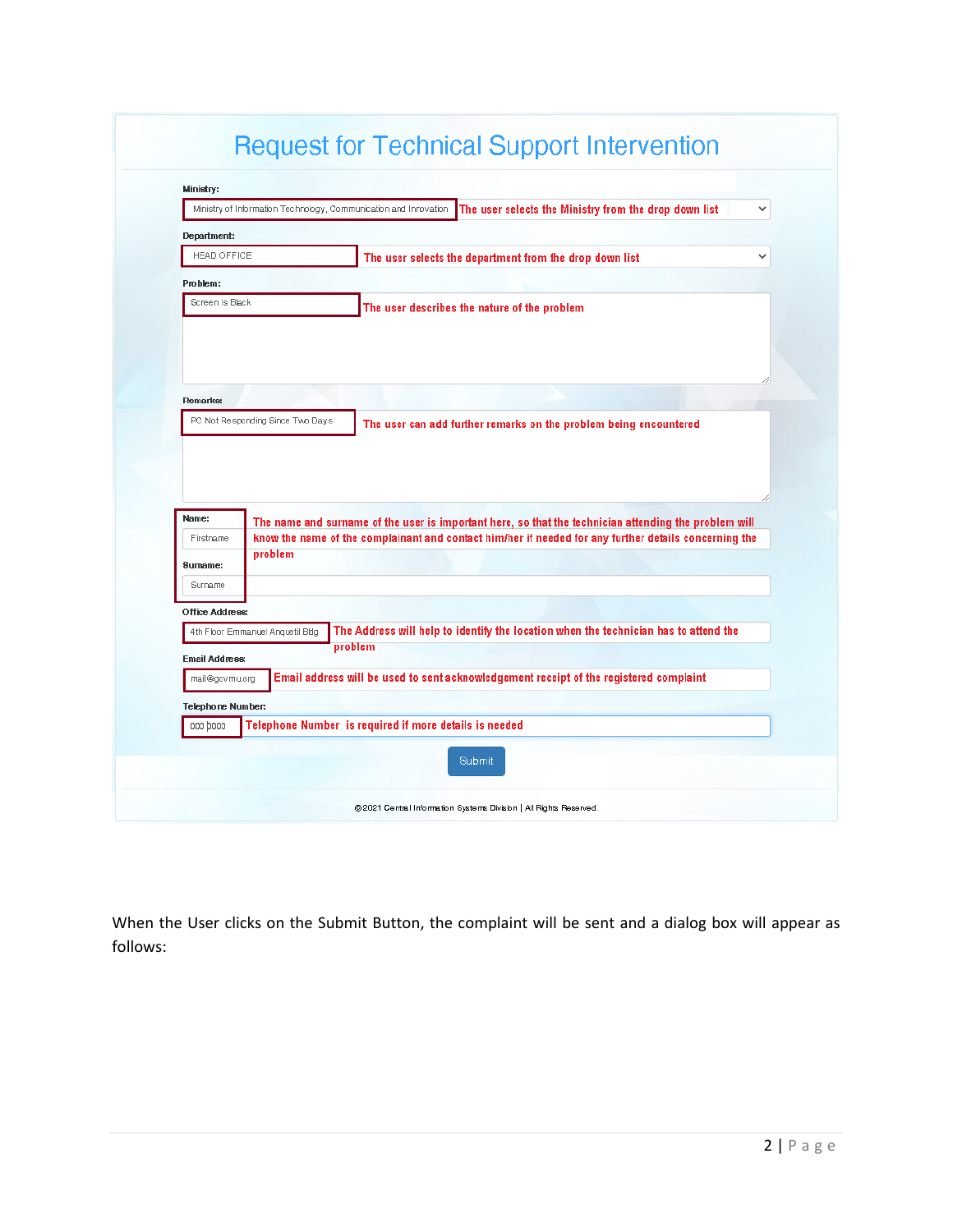

The User will immediately receive an Email with Acknowledgement of Receipt for: Request for Technical Support as shown below. The User will see details such as the Request, the Ticket Number, the Ministry he/she works for, the Department, the problem he/she encountered and Remarks if any as shown in the screen shot below. The User does not need to take any further action, as the problem will be addressed soon by a Technician.

| Acknowledgement of Receipt for: 'Request for Technical Support'                                  |
|--------------------------------------------------------------------------------------------------|
| Technical Support <test@govmu.org><br/>Wed 07/07/2021 10:03</test@govmu.org>                     |
| Officer Name<br>To:                                                                              |
| Cc: CISD Technical Support Unit:                                                                 |
| Your request for Technical Support has been received successfully and it will be addressed soon. |
| <b>Request received from: Officer Name</b>                                                       |
| <b>Ticket Number: 222</b>                                                                        |
| <b>Ministry:</b> Ministry of Information Technology, Communication and Innovation                |
| <b>Department: Head Office</b>                                                                   |
| <b>Problem:</b> Screen is black                                                                  |
| <b>Remarks:</b> PC not responding since two days                                                 |